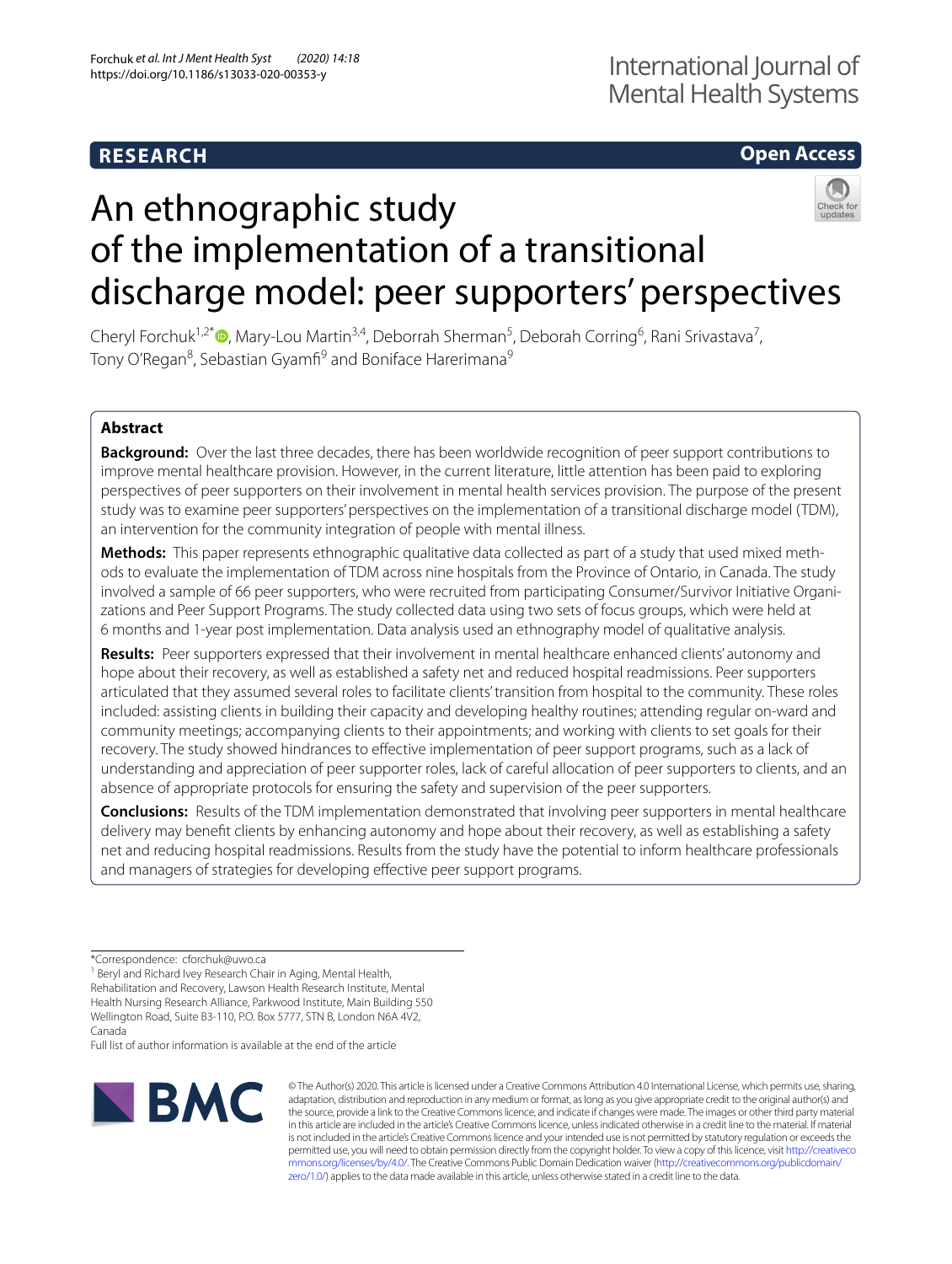**Keywords:** Peer supporters, Mental healthcare, Community integration, Clients, Transitional discharge model (TDM), Transition, Healthcare professional, Canada, Ethnography

## **Background**

Over the last three decades, there has been worldwide recognition of peer support and its contributions to better mental healthcare outcomes  $[1-3]$  $[1-3]$ . In this respect, peer support has become conceptualized as a social, emotional, and material support mutually delivered to bring about a desired change through sharing experiences and/or interactions between a person with lived experience and successful recovery and others currently facing mental health conditions [\[2](#page-9-2), [4](#page-9-3), [5](#page-9-4)]. A peer supporter is a person delivering peer support who can have a profle that includes prior experience with mental illness and a wide range of education and professional backgrounds [[6\]](#page-10-0). In mental healthcare systems, peer-supporters assume various roles, such as facilitating self-help group sessions, co-leading intake groups, attending staf meetings when necessary, assisting in setting up orientation, referrals, community visits, community education, as well as offering housing and goal setting support  $[6-8]$  $[6-8]$ .

The involvement of peer supporters in communitybased mental healthcare has been widely used for building natural transitions of clients from the hospital to the community, and this has demonstrated seamless impact on clients' health outcomes [\[9](#page-10-2)]. Evidence indicates that, in clinical populations including veterans, interventions combining peer support and clinical care improve clients' community integration while improving their health outcomes in the form of reduced clinical symptoms, enhanced self-efficacy and coping with health conditions [\[9](#page-10-2)]. Furthermore, peer run support programs improve psychiatric recovery outcomes through clients' commitment and engagement in their community integration process [[10–](#page-10-3)[13\]](#page-10-4). Peer support facilitates clients to establish caring and friendship networks, which in turn improve their recovery and community integration [[14](#page-10-5), [15\]](#page-10-6). Hardiman [[14\]](#page-10-5) indicates that caring networks, obtained through peer support, create a safe environment, wherein clients feel accepted, secure, and empowered for making human connections within their communities. Research that examined the outcomes of clients' participation in peer initiatives has linked peer support to clients' sense of being in a safe environment [[15\]](#page-10-6). In a study involving a sample of people with severe mental illness in the province of Ontario in Canada, participants who were active in peer-led initiatives experienced a sense of being welcomed, which encouraged them to engage actively in social interactions thereby facilitating their community integration [\[15\]](#page-10-6). In addition, peer-led interventions have the potential for contributing to a reduction of hospitalizations and sustained recovery among individuals sufering from mental health illness [[16\]](#page-10-7).

However, the successful involvement of peer supporters in clients' community integration is subject to a number of factors. These factors include policies regarding recovery and support allocated to peer support initiatives, measures for maintaining confdentiality, along with clear defnitions of roles and relationships between healthcare professionals and peer supporters [\[1](#page-9-0)]. Moreover, the integration of peer supporters in mental health services delivery requires recognition of the role of peer supporters [[6\]](#page-10-0), proper preparations for training, and supervision of peer supporters [\[17](#page-10-8), [18](#page-10-9)]. At institutional levels, the preparation for efective integration of peer support programs necessitates structural readiness, staf engagement, and appropriate policy and guidelines [\[19\]](#page-10-10).

Substantial research has investigated factors for efective implementation of  $[1, 10, 19]$  $[1, 10, 19]$  $[1, 10, 19]$  $[1, 10, 19]$  $[1, 10, 19]$ , health outcomes related to  $[9, 12]$  $[9, 12]$  $[9, 12]$  $[9, 12]$  $[9, 12]$ , and positive experiences of peer support programs [[14](#page-10-5), [15\]](#page-10-6). However, to date, no research has evaluated perspectives of peer supporters on their involvement in mental health services using a transitional discharge model (TDM), especially in the Canadian context of both care unit and community. While a recent systematic review by Ibrahim et al. [[20\]](#page-10-12) identifed three articles reporting on peer support research in Canada, none of them was related to TDM. Besides, a recent meta-analysis by Lloyd-Evans et al. [\[21](#page-10-13)] substantiated defciencies in the literature related to peer support programs despite their worldwide implementation. The purpose of the present study was to examine peer supporters' perspectives on the implementation of a transitional discharge model (TDM), an intervention for the community integration of people with mental illness.

## **Methods**

The present paper reports on ethnographic qualitative data collected as part of a larger participatory action research (PAR) study that used mixed methods to evaluate the implementation of the TDM across nine hospitals in the Province of Ontario, Canada. Focused ethnography was chosen because of its ability to help investigate phenomena and related contexts by involving peer supporters with specifc knowledge about the community integration of people with mental illness [\[22,](#page-10-14) [23\]](#page-10-15). In contrast to conventional ethnography, focused ethnography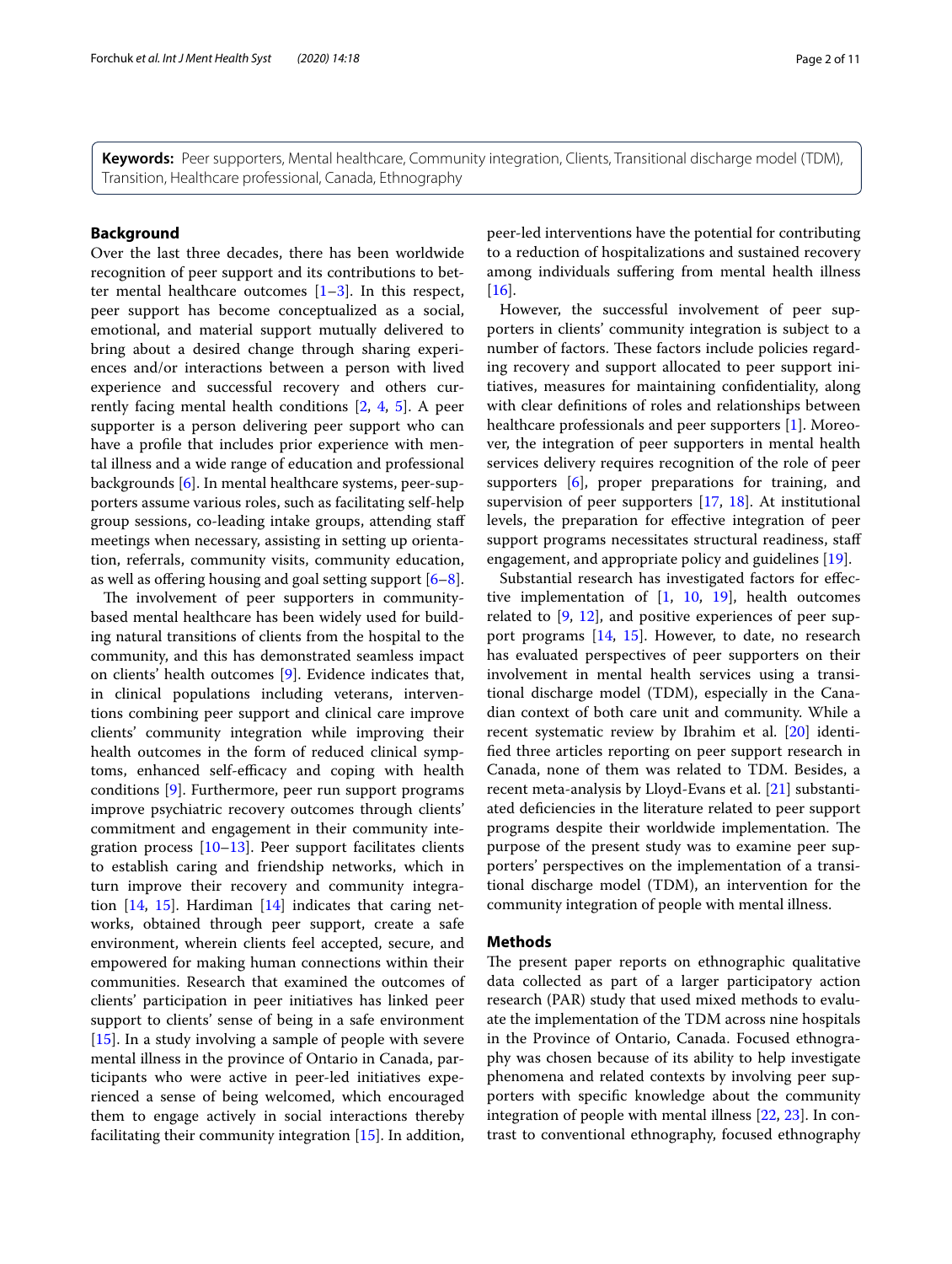enables a purposive investigation of health practices in the form of what enables, obstructs or sustains [[24\]](#page-10-16) in a relatively short period of time [\[22](#page-10-14)]. Consistent with PAR core principles of empowering participants [\[25](#page-10-17), [26](#page-10-18)], a descriptive approach was used to make sure that participants' voices concerning the interpretation of phenomenon under investigation were presented unadulterated. The study involved a sample of 66 peer supporters who were recruited from participating Consumer/Survivor Initiative Organizations (CSIs) and Peer Support Programs. Participating programs included: (1) Centre for Addiction and Mental Health Internal Peer Support (Toronto), (2) Psychiatric Survivors of Ottawa, (3) Connect for Mental Health Inc. (London), (4) Krasman Centre (Richmond Hill), (4) Patient and Family Collaborative Support Services (St Joseph Hospital Hamilton) (5) Can-Voice (London), (6) People Advocating for Change through Empowerment (Thunder Bay), and (7) Canadian Mental Health Association Durham (Oshawa).

Peer support implementation strategies involved community peer run group and providing standardized training for peer supporters through the Ontario Peer Development Initiative Peer Support Core Essentials Training Program or other training (for details see, [https](https://www.opdi.org/news-events/events/training/opdi-peer-support-core-essentials-training-program) [://www.opdi.org/news-events/events/training/opdi](https://www.opdi.org/news-events/events/training/opdi-peer-support-core-essentials-training-program)[peer-support-core-essentials-training-program](https://www.opdi.org/news-events/events/training/opdi-peer-support-core-essentials-training-program)). After training, a paid peer support coordinator was appointed at each hospital to participate in on-ward activities and interaction with clients, recruiting of peer supporters, training of peer supporters, matching clients with peer supporters. The TDM peer support program used a friendship model; people providing peer support could be paid or volunteer, however, capacity to include those wanting to provide volunteer work was needed. For paid peer support, it was considered whether a sufficient caseload was possible and whether paid peer supporters should provide support where a more intensive level of support was needed [[27\]](#page-10-19). Peer supporters had to dedicate at least 1 h per week to provide support to and establish relationships with allocated clients.

## **Data collection procedures**

Two sets of focus groups were organized at each participating hospital, for a total of 14 focus groups across the seven sites. Focus groups were conducted specifcally at 6 and 12 months after the TDM implementation. All 66 peer supporters attended both sets of focus groups, and each set was one to 2 h long. Data collected during focus groups were digitally recorded and transcribed verbatim. As part of ethnographic data collection, feld notes, observations pertaining to group dynamics, context, and non-verbal information [\[28](#page-10-20)] were gathered by notetakers during focus groups over the course of the study.

This descriptive information was integrated into the transcribed data for analysis.

#### **Data analysis approach**

Data analysis used an ethnography model of qualitative data analysis by Leininger [[29\]](#page-10-21). Focus group recordings were transcribed verbatim and observational data from feld notes were incorporated and analyzed. Specifcally, data analysis consisted of extensively reading focus group transcripts in order to identify distinct descriptors. Two members of the research team analyzed data and identified preliminary codes from each site separately. The descriptors, such as what worked well, what did not work well, and suggestions for improvement, were used as a guide to identify recurrent themes. The themes were categorized through the process of identifying similarities and contrasts between sites. Data analysis involved also refning, defning, and describing formulated themes by exemplar quotes from the transcripts. Themes were analyzed for their meaning in relation to the context of participants from which data was collected. The credibility of fndings was ensured through having all co-researchers' observations and comments on the preliminary results; which were then combined and integrated into the fnal results [\[30](#page-10-22)]. Table [1](#page-3-0) presents a summary of the results.

## **Results**

Data from the focus groups illustrated fve major themes, which expressed perceptions of peer supporters' involvement in the TDM implementation. These themes included: perceived benefts of implementing the TDM; peer supporters' roles; overall experience of involvement; factors hindering involvement; and strategies for successful involvement. Table [1](#page-3-0), the data analysis matrix summarizes results pertaining to themes and subthemes.

## **Perceived benefts of implementing TDM Promoting client autonomy**

Interactions between peer supporters and clients not only enabled clients to build up their confdence and fulfll their potentials, but it also encouraged them to make decisions regarding what activities to engage in. Peer supporters promoted these benefts by undertaking activities tailored to the clients' needs for daily living skills and coping strategies. For instance, peer supporters accompanied clients to social skill clubs in their communities and showed them how to take public transit (e.g. bus), which encouraged them to do it on their own. The following are two exemplary quotes from focus groups:

*…I will listen to them about whatever they need to talk about but I incorporate it into, let's go for a walk, let's go to the mall, I initiate that with*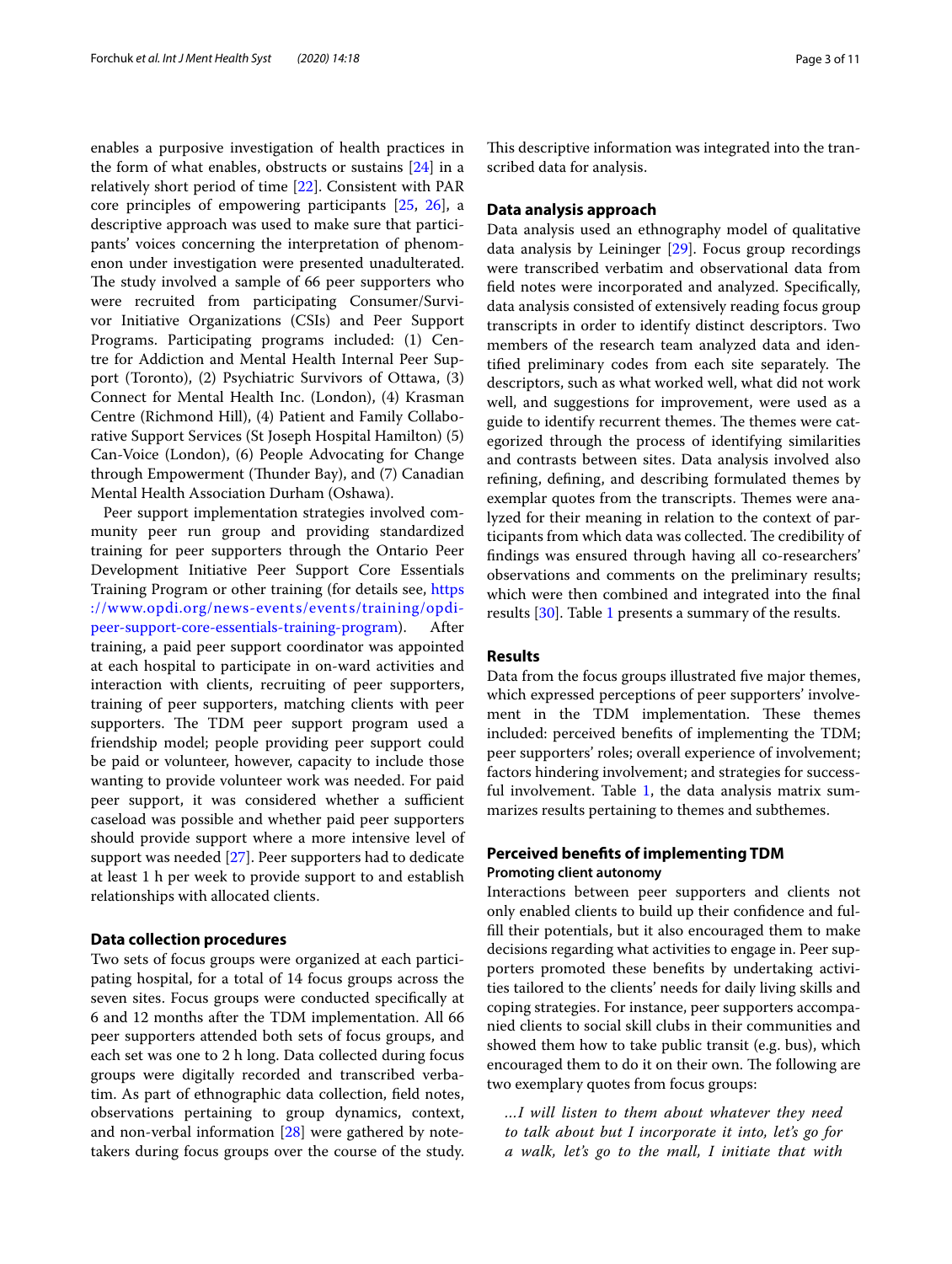## <span id="page-3-0"></span>**Table 1 Data analysis matrix**

| <b>Descriptors</b>        | <b>Major themes</b>                                                                 | <b>Subthemes</b>                                              |
|---------------------------|-------------------------------------------------------------------------------------|---------------------------------------------------------------|
| What worked well          | Perceived benefits of implementing TDM                                              | Promoting client autonomy                                     |
|                           |                                                                                     | Establishing a safety net                                     |
|                           |                                                                                     | Peer support offers hope to clients                           |
|                           |                                                                                     | Reducing readmissions and the cost of healthcare              |
|                           |                                                                                     | Ensuring consistent presence                                  |
|                           | Roles of peer supporters                                                            | Helping clients to build their capacity and develop a routine |
|                           |                                                                                     | Attending regular on-ward and community meetings              |
|                           |                                                                                     | Accompanying clients to appointments                          |
|                           |                                                                                     | Working with clients to develop and to set goals              |
|                           | Overall experience of involvement in TDM                                            | Peer support is fulfilling                                    |
|                           |                                                                                     | TDM as a different and exciting model                         |
|                           |                                                                                     | Fostering own recovery                                        |
| What did not work so well | Hindrances to the involvement of peer supporters                                    | Lack of understanding and appreciation of peer support roles  |
|                           |                                                                                     | Issues with matching peer supporter to clients                |
|                           |                                                                                     | Issues of stigma                                              |
|                           |                                                                                     | Concerns about personal safety and vulnerability              |
|                           |                                                                                     | Fear of thinking about own triggers                           |
|                           |                                                                                     | Clients dropping out of the peer support program              |
|                           | Suggestions for improvement Strategies for effective involvement of peer supporters | Dealing with matching issues                                  |
|                           |                                                                                     | Clarifying peer supporters' roles                             |
|                           |                                                                                     | Improving communication                                       |
|                           |                                                                                     | Providing appropriate training                                |
|                           |                                                                                     | Bending information sharing rules                             |

*them, I can't force them, but I encourage them very strongly that they need to be getting out and doing something other than focusing on the fact that they have a mental illness.*

*I'm helping her co-facilitate art groups, because I want to help her pursue a dream in terms of art and her creativity.*

The peer support groups also offered activities for patients, who may not have much to do during the day.

*There are a lot of things they don't get to do there, you know, their day is so long and dreary, and you know, for us just to ofer them that little bit of, you know, conversation.*

*Peer supporters shared skills with clients that helped them to better cope with their condition.*

*I gave her [client] some of the skills that I use, and she has actually implemented a few of them, and said oh my God that works, you know, that makes me feel better.*

## **Establishing a safety net**

The involvement of peer supporters served as a safety net for client benefciaries of the TDM interventions. Peer supporters expressed that the safety net was established by maintaining contact with clients and ensuring that they didn't "fall through the cracks" after discharge. One peer supporter noted:

*I think it's benefcial, I really feel that the project is good in the sense that….a lot of people fall of the radar in terms of their mental health needs after they leave the hospital, and I hope their needs will be addressed ongoing….because I think so many people, after they are discharged from the hospital, they just fall through the cracks.*

## Another peer supporter added:

*One person said to me, who is doing, I feel, doing really well, said 'you're a safety net for me, I just feel that you're someone I can call because in other*  services, I'm sort of, taken off the books so to speak',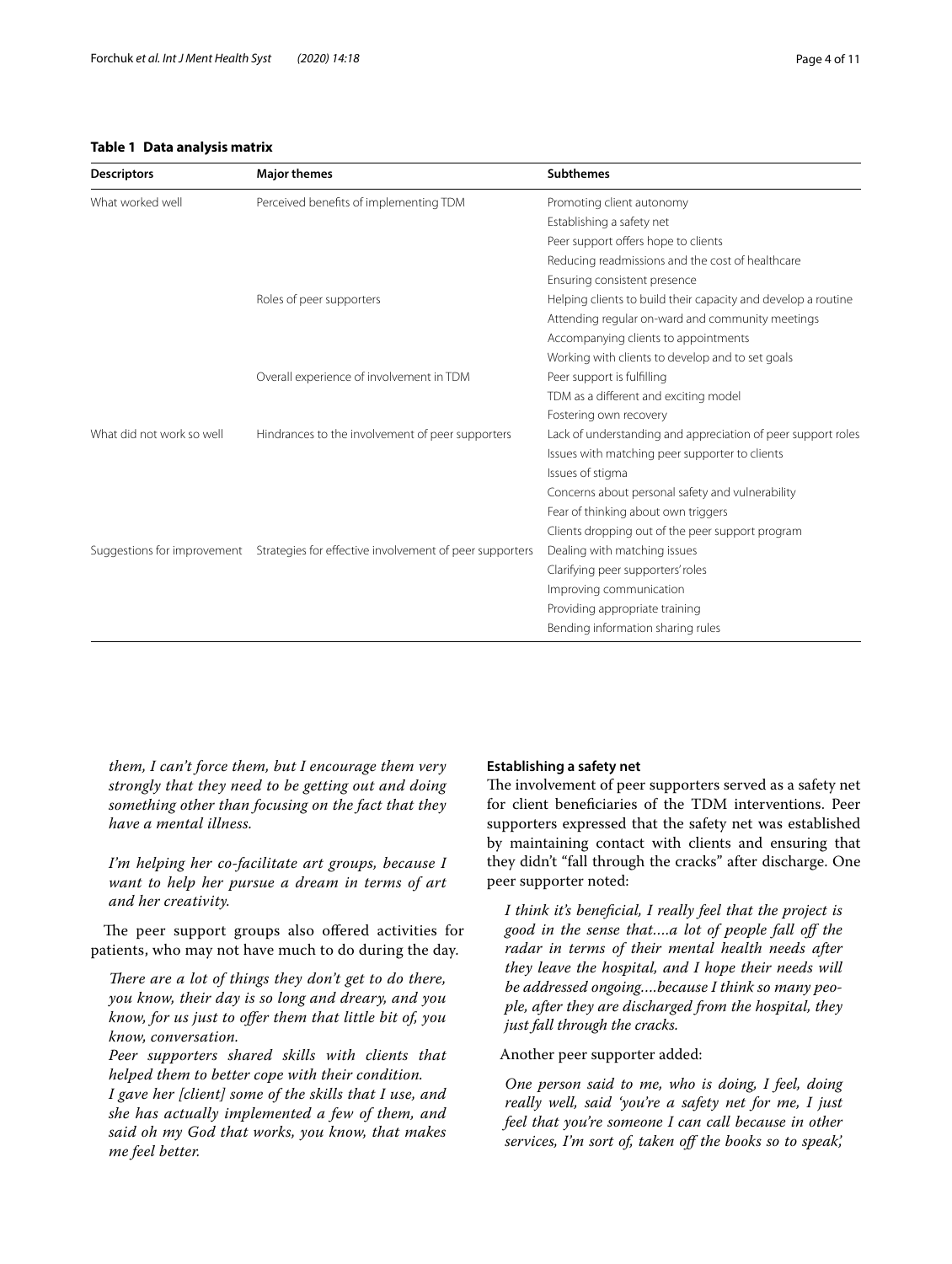*and I said, 'absolutely', I said even, you know, your fle may have the word, I might call it closed….if we don't hear from them, you can always call us. Our program's established, so we have a model in place already, so traditionally we would have met with somebody several times before they go out to the community so we do feel that it's a safety net…*

#### Peer support offers hope to clients

By sharing their experiences, peer supporters helped clients to develop positive perspectives and outlooks about life during the transition from hospital to their communities.

*When they hear that we've gone through these things, that we've failed, or, not failed, but we've stumbled, and we've gone through these things in life, and we've lost jobs, or we've, you know, had these life struggles, and they're like, you know, we've gone through these things too, and they see that…. we're surviving, and we're out in the community, and we're here to help…. it's okay to talk to us, and it gives them hope.*

#### **Reducing readmissions and the cost of healthcare**

Peer supporters believed that their involvement contributed to reducing clients' readmissions; and thereby, enabling clients and health settings to save on the cost of healthcare.

*I got some stuf online and the amount of money that's saved by places that are using it [TDM], I forget the dollar amount but it was quite substantial because it [TDM] saved on readmissions.*

Discussions in focus groups indicated that clients associated the reduction in readmission with the fact that peer supporters provided clients with transitional services in their nearest communities. Peer supporters also reported that clients stated that transitional services made a large diference in helping them self-refect after hospitalization. An example of this was stated by a peer supporter in a focus group:

*He [referring to client] says this made a huge diference, he feels a lot better, he feels that he'll have a more lasting recovery this time given all of the extra supports he was given.*

#### **Ensuring consistent presence**

The TDM implementation prevented social isolation and provided clients with a person who they could consistently rely on for support. This benefit was linked to regular dyadic interactions between peer supporters and clients through either one to one meetings or phone visits; these interactions continued even when clients were readmitted. One of the peer supporters highlighted that interactions with clients were tailored to the client's needs.

*[client] …was originally paired with [peer supporter]…we took it [relation] further…really clicked…that's what she needs right now…I'm doing one to one with her.*

Other peer supporters stressed:

*…phone visits…I could not get a hold of one…eventually found out that she was re-admitted…perhaps I can do visits…these people…system so many years…can't abandon them…there to help them. …I think for me…it's something [peer support] they can look forward to…they're under-socialized…to have someone…it really helps them.*

#### **Peer supporter' roles**

Peer supporters assumed several roles including helping individuals develop a routine, attending weekly meetings, attending appointments with clients, and working with individuals to identify their strengths while dealing with weaknesses.

## **Helping clients to build their capacity and develop a routine**

In providing peer support, workers used that opportunity to teach clients skills related to a healthy lifestyle, such as developing a routine that incorporates leisure and entertaining activities, as well as spending time with clients doing real-life activities. The following are exemplary quotes from focus groups:

*…for me…my focus [is] to teach them how to have fun…I will listen to them…incorporate…I initiate that with them…I can't force them…doing something other than focusing on the fact that they have a mental illness…..*

*I don't mind…I'm looking at the clock…if I can keep him busy and happy for 2 hours.*

#### **Attending regular on‑ward and community meetings**

During focus groups, peer supporters revealed that their meetings with clients took two basic formats: one to one and group meetings. The venue of meetings varied depending on whether clients were in the hospital or whether they had been discharged. Peer supporters emphasized that meetings with clients were vital for transitioning from the hospital to the community, especially for clients while they were in the hospital.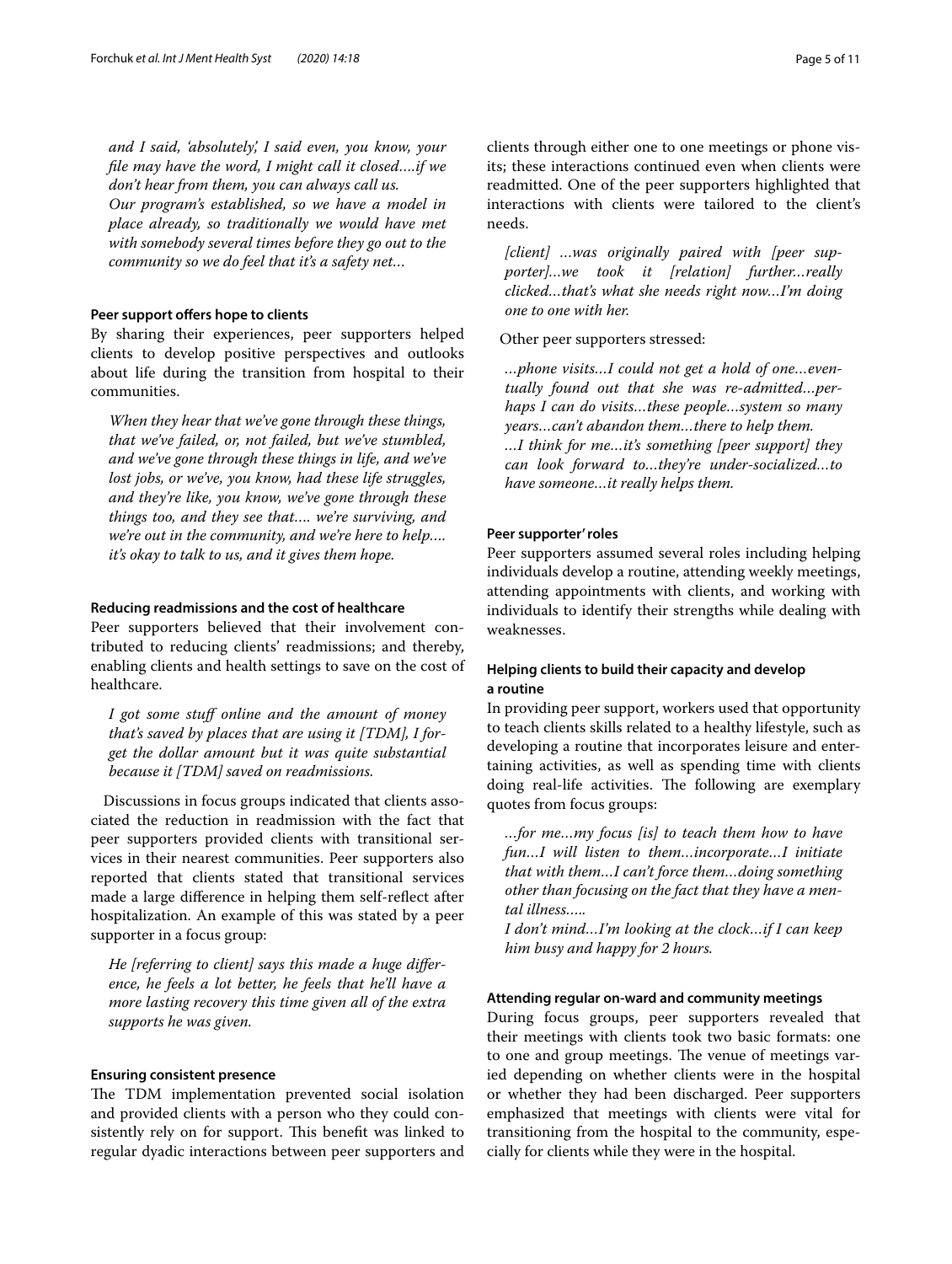Clearly…we meet in group…and then there's the one to one.

*We meet in the morning with coordinator but then in the afternoon we come up with an assortment of people on the ward …We do have the staf one person is always here [hospitals] and they will jump in but that's the part that worried me that these people are still so needy… I read that we would be meeting like this.*

Peer supporters consistently attended on-ward meetings with clients, which had been perceived as helpful in the process of building relationships, raising clients 'awareness of who their peer supporter was, as well learning about peer-led activities available on the ward.

*After being there consistently, when some of the volunteers and myself would end up at the door of the room marked to go in, they'd be waiting, and they were excited, and at the end of the group, they'd say, oh when are you coming again?*

#### **Accompanying clients to their appointments**

In focus groups, peer supporters explained how they used their involvement in the TDM to accompany clients and help them to express their concerns at appointments, and undertook the opportunity to expose how certain diagnoses had limited resources/services available to people with mental illness.

*Certain personality things make the top of the list, and if you're at the top of the list, with a couple personality disorders, every door is the wrong door, so you're already feeling invalidated as a human being, and now mental health services is continuing to invalidate you, so to have that peer support connection that can help you advocate to get into the group that makes sense for you.*

#### **Working with clients to develop and to set goals**

Peer supporters worked with clients to develop their goals as part of fostering their recovery.

*A lot of the work that I've been doing with individuals [clients] is creating goals, and recovery goals, really part of people's journey I think, is goal setting. Part of the recovery is those goals setting, and making those goals, fnding employment and returning to school, I fnd the major goals in the majority of individuals.*

*And again a lot of goal setting and that started with the groups I do on the unit, and starting that discussion, and continues on, after you know, we see each*  *other in the community and touch base 1 on 1.*

## **Overall experience of involvement in TDM Peer support is fulflling**

Apart from rewarding and enhancing mutual growth experiences, peer supporters perceived their involvement in the TDM implementation as a stepping stone to potential employment, something that made them feel good.

One peer supporter noted:

*It was very rewarding for me to hear her say, it's nice to talk to somebody who has actually gone through, some of the same things I have, like I told her, I said, I haven't walked in your shoes, but I know a bit about what you're going through, your journey is diferent from mine, but it's nice to know that, you know, somebody says thank you for listening to me, that's rewarding to me.*

Another peer supporter added:

*I enjoy working in this feld immensely….I gain a lot of knowledge from my peers (referring to other workers)….it's very fulflling….I totally enjoy what I'm doing.*

This peer supporter also disclosed that the peer support groups offer a space where the peer supporter/client can bond:

*Once you do bond with somebody, you really do seem to keep that bond with that person; you seem to keep that closeness with that person throughout the hour….*

Peer supporters not only described their participation in TDM as fulflling but they were also particularly enthusiastic with educational sessions/training component, and felt that the courses they received in-house were well-structure and helpful.

Training was phenomenal. The course was good. The information was sound. The training itself was fantastic. The way the book was put together. [I] really *loved it.*

## **TDM as a diferent and exciting model**

It appeared that peer supporters were excited about being part of the TDM intervention and meeting with clients both while they were in the hospital and afterward in the community. Peer supporters were satisfed with their experiences as peer supporters in the TDM implementation. Some peer supporters expressed their satisfaction as follows: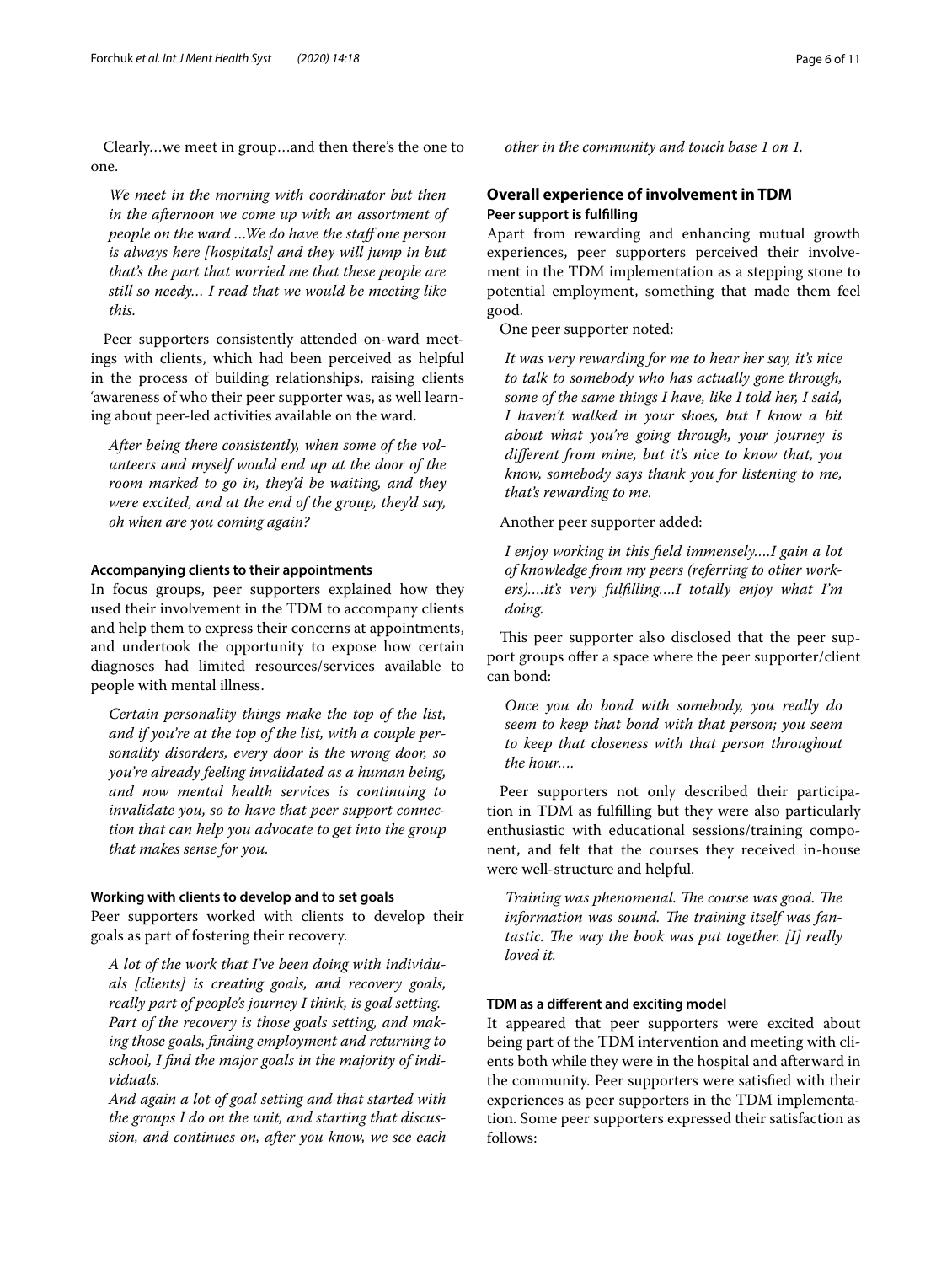*It's very gratifying to see people doing so well, and…. going to work, and school…fnding they need less support actually as they continue on.*

*When I found out about the TDM model, I got quite excited actually because I thought, oh okay, this is something diferent, I'm really um getting out there and seeing more than just what's in this little box.*

#### **Fostering own recovery**

Peer support was experienced as a mutually beneficial process that contributed to the peer supporters' own recovery. This was evidenced in focus group discussions using the statements below:

*I think it's for both people, not just for the person who's transitioning.*

It's been really beneficial at least for me, and for her *I hope.*

*I was worried about triggers, that was my thing, I was like okay, is this going to trigger me back….but no, it's actually…helped, we've kind of helped each other.*

## **Hindrances to the involvement of peer supporters Lack of understanding and appreciation of peer support roles**

In some instances, healthcare professionals exhibited a misunderstanding of the roles of peer supporters and downgraded their competency in helping clients. Below are some illustrating quotes:

*I don't think the staf have been educated about what we're doing.*

*It's so important, it's not the nurses… is better than the peer support [it's not about nurses being better than peer support], the goal is about patient care, and that's what people need to be focused on, is the care of the patient.*

*There's going to be that mind-set, there's certain people involved at the hospital that have a formal education, that fgure that their formal education, they're better suited to deal with the people on the ward than people who have lived experience.*

## **Issues with matching peer supporter to client**

Some peer supporters felt there was a lack of appropriate matches with people who had similar characteristics to themselves. One of the peer supporters disclosed that:

*As to picking the person that I was paired with initially…we clicked for some reason. She was so positive and she gave me her number at home …and we met once and we talked and that was the end and*  *she didn't want any more. She is in another group now and she is getting the help she needs.*

Another peer supporter hinted:

*Well I don't want an old person. I'm 50 years old… if I could give some of my knowledge to younger people, they could use my knowledge and that's how I see it.*

## **Issues of stigma**

Some of the peer supporters observed that some counterparts were reluctant to take part in the peer support program due to the stigma attached to mental illness. This was expressed during focus groups using statements below:

*It's very difcult because depending on the feld that people work in, a lot of people the stigma still keeps them from coming out, and doing this volunteer work, because you don't see too many lawyers, or doctors coming out and ofering to be peer support to other colleagues.*

*We all know they're out there, so trying to break that stigma down and get them involved.*

## **Concerns about personal safety and vulnerability**

Peer supporters felt that some inpatients were not ready to be at the peer support group and that they were still vulnerable. These observations were noted as follows:

*It frightens me…we're vulnerable…I think I'm still vulnerable…at the community meeting…we were attacked verbally…it scares me in a way. [Referring to the peer supporters] will be involved with somebody with no [idea of his/her] background history because we're not privy to that type of information. So that's why you could run into a lot of emotional problems with people coming in because you don't know their vulnerability and, you do have to tread carefully I suppose, … be very careful about what you say, how you react to diferent situations and so on with somebody that you don't know really anything about them. So that's the problem for me.*

## **Fear of thinking about own triggers**

In certain instances, involvement in peer support activities could trigger negative emotions related to the peer supporters' experiences with their mental illness. This experience was illustrated in the following way:

*You know…..could be that…. I mean last, when I did all those interviews [Client-peer supporter sessions] that week it was very difcult for me because I was reliving and reliving and reliving and, and I phoned*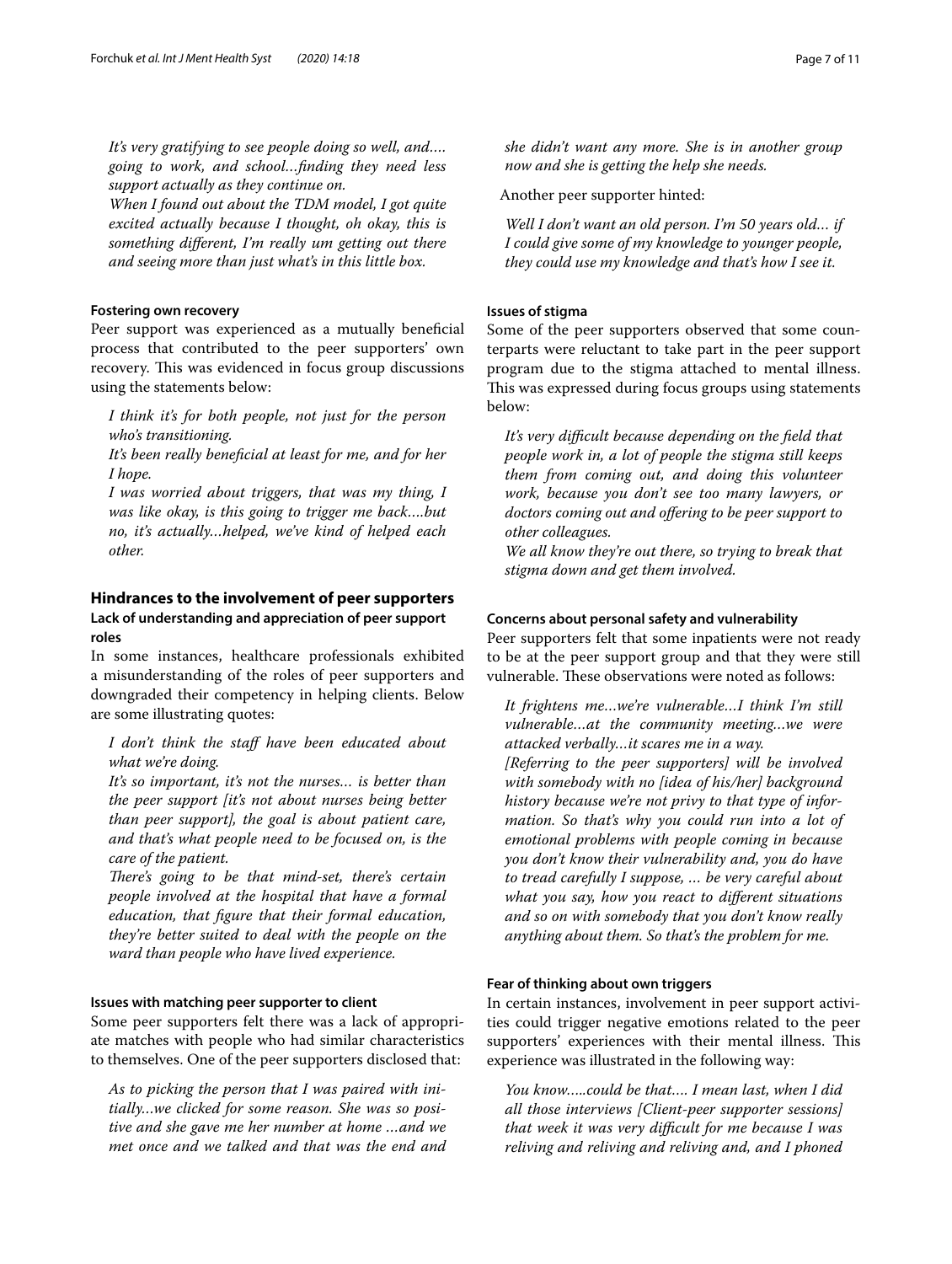*my doctor and then I went to see him Monday, my appointment is next Monday, but I needed to… We have to be very careful of ourselves. So that's really good. So I'm aware of the [my own triggers].*

## **Clients dropping out of the peer support program**

Some clients were observed to discontinue their engagement with peer supporters for reasons unknown to the peer supporters. Peer supporters speculated that the client may have experienced and responded to the fear and anxiety related to discharge in diferent ways, and this could have contributed to some of them opting out of the program after discharge. This observation was made with the following statements:

*My experience has been that…some of the people being discharged from the hospital may feel overwhelmed… and then they back out for whatever reason.*

*[Some clients] just not show up…they are nervous [and] never follow through.*

## **Strategies for efective involvement of peer supporters**

#### **Dealing with matching issues**

It was proposed that particular attention should be paid to commonalities while matching peer supporters with clients. Peer supporters felt matching people with similar characteristics could enhance interactions and further strengthen the therapeutic relationship. One of the peer supporters noted:

*It's easier for guys to have 'guys talk' and 'girls to talk to girls'.*

Another peer supporter suggested:

*Like people are matched. If someone likes tennis [is matched] with someone who likes tennis or someone who likes old movies with someone who likes old movies, not because both people had schizophrenia or both people had depression.*

## **Clarifying peer supporters' roles**

Staff members need to understand what the peer supporters' roles are, promote their involvement, and have a system of referrals. It appeared that clients were not told beforehand what peer support is about, which made the roles of peer supporters vague. A peer supporter underscored the need as follows:

*A client could be complaining to the nurse, or complaining to the doctor, like maybe speaking to the psychiatrist, and then they could say, well we do* 

*have peer support here, and the peer support are educated and trained in recovery models, and you know, can maybe work with you, and have a oneon-one with you, get to know you, and maybe help you once you leave here…. like that's just an example, I don't believe things like that are said. So then, it's just kind of me, going out there being like 'hey guys, guess who I am, my name's (name), I have lived experience, I was where you are.*

Peer supporters described their roles as blurred, a concern that requires a proper defnition of terms of reference regarding their involvement in TDM.

*We don't have that expertise, only as patients [past patients]…we're not staf, and we're not patients.*

#### **Improving communication**

It was suggested that efective communication between healthcare professionals and peer supporters could be crucial for building relationships with clients before discharge.

*I would have to work with them (social workers) to fnd out when discharges were, so that I could…. make the relationships, have a time frame.,…before they're discharged making the contact information, and talking about, you know, what, how they envision, the transitional support with peer support.*

It was also noted that appropriate documentation could foster communication.

*Make sure there is a communication binder (such as the ARTIC binder they have) and ensure someone is in charge of it would help communicate discharge plans in advance.*

#### **Providing appropriate training**

Peer supporters expressed a need for more training on how to interact with clients, avoid any sources of triggers and skills pertaining to the efective management of problems that may arise in the course of their interactions with clients. Below are exemplar quotes:

*With the training, um, most of it was reading through the manual and a lot of stress put on listening, listening and I suggested at one point that, um, there should be a little bit of some play acting on some of the problems that might (emphasized) … you know, what might somebody say to us and how would we react to it… role playing, you know listening is not enough.*

*There's endless possibilities... we have to rely on training as much as possible, we don't want to have*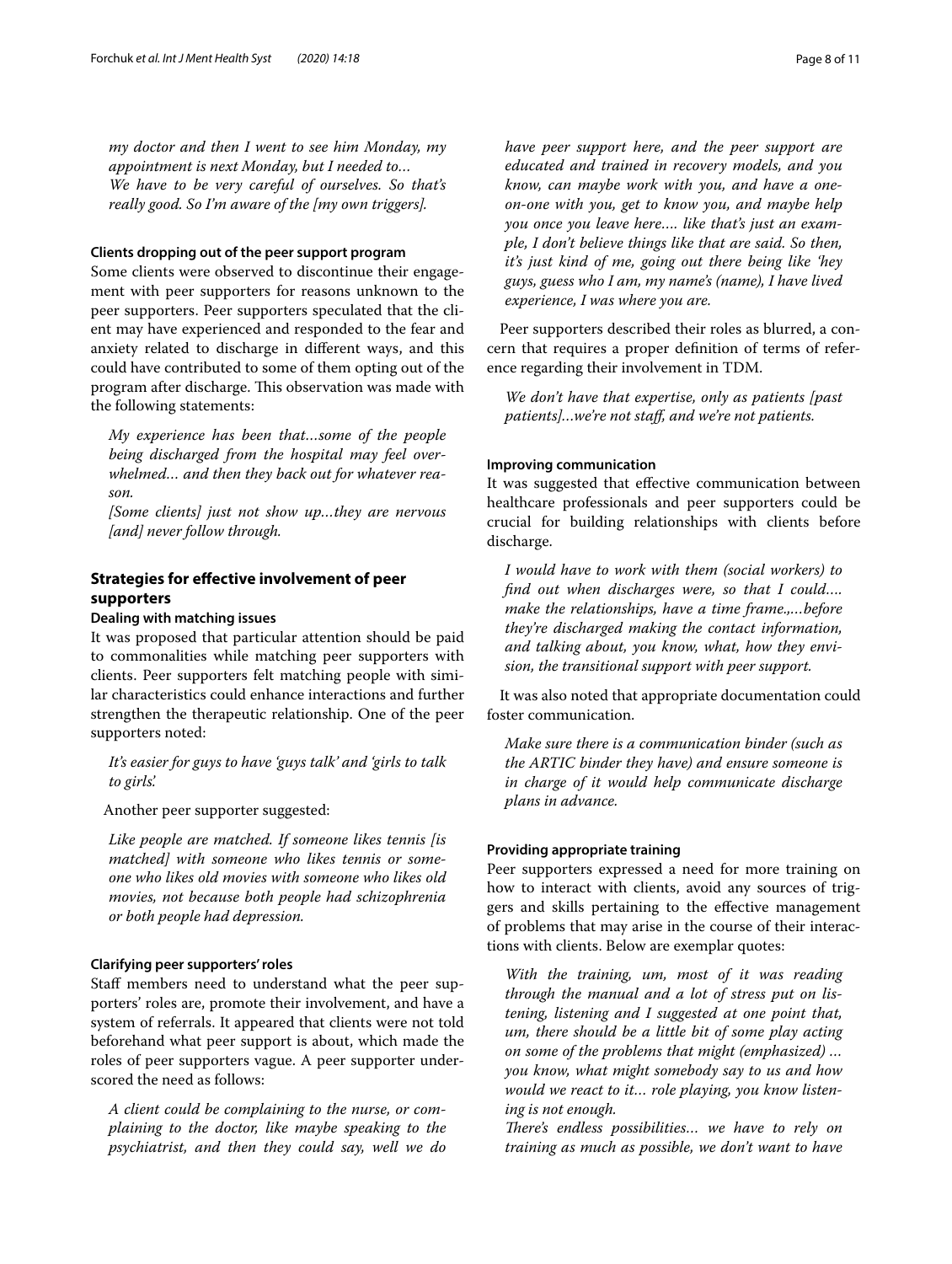*situations where people are triggered.*

#### **Bending information sharing rules**

It was suggested that peer supporters should be supplied with background information of clients and in some circumstances; they should be allowed to carry out home visits. This suggestion was expressed in these words:

*…and she calls the ambulance on herself. By herself. And they don't want to take her because they know her at the hospital, she's only faking. What is not funny is that I'm not told. I wasn't told…the match maker made a mistake… I'd rather work with a person when you tell me the right stuf before I…*

*We're not allowed to go to their homes [clients]…that are the problem… I think we should be allowed to go into their homes…it's going to be impossible to get them to leave their home.*

## **Discussion**

The purpose of the present component of the TDM intervention study was to examine the perspectives of peer supporters on their involvement in the community integration of people with mental health illness. The study found that peer supporters held a wide range of perspectives regarding benefts associated with their involvement in the TDM interventions. Results demonstrated that peer support undertook initiatives aimed at enhancing clients' autonomy, a driving force for their engagement in healthcare, which previous research has linked to better health outcomes and successful community integration [[9,](#page-10-2) [10](#page-10-3)]. Initiatives undertaken by peer supporters encompassed orienting clients to fulfll daily living activities, along with sharing successful experiences and coping strategies.

The study highlighted that peer supporters contribute to creating a safety net for clients and reinforce hope in recovery. Peer supporters involved in the TDM intervention created a safety net by being a consistent contact, to whom clients could rely on for both emotional support and general information. These findings corroborate what research [\[14](#page-10-5), [15](#page-10-6)] referred to as caring networks, which are established through creating a safe environment and promoting clients' acceptance and empowerment during their interactions with peer supporters. In addition, the study's results illustrated that allocating peer supporters to clients facilitated a smooth transition from the hospital to the community; this resulted in fewer hospital readmissions among client benefciaries. Key factors for reported reduction in hospital readmissions and subsequent cost savings on healthcare were attributed to peer supporters' consistent presence during clients' transition into the community [\[16](#page-10-7)].

Viewpoints of peer supporters were that they assumed a number of roles in the community integration of clients who were receiving the TDM intervention. These roles included: assisting clients to build their capacity and develop a routine, attending regular on-ward and community meetings, attending appointments with clients/advocating with other professionals, and working with clients to develop goals and set new targets. Results related to peer supporter roles showed consistency with findings of previous studies  $[6-8]$  $[6-8]$ , except in helping clients to build their capacity and develop a routine; which seemed to be unique to the TDM intervention. These study results underscored that peer supporters can play a vital role in successful community integration, and potentially close the gap in mental healthcare by ofering clients bridging services.

This study demonstrated also that peer supporters are not only enthusiastic about participating in mental healthcare delivery but also beneft from their involvement with the clients. Perspectives of peer supporters indicate that they had enriching and gratifying experiences, which were particularly associated with being able to give back to society by helping clients transition safely from inpatient to community mental healthcare. Additionally, views expressed by peer supporters emphasized that their involvement in TDM was a source of mutual support that reinforced their recovery. Building on these results, peer support involvement constitutes a sensible and valuable component of mental healthcare, which has a potential beneft for the recovery of both ex-service users and current clients in transition from hospital to the community. A review of twenty studies [[31\]](#page-10-23) also demonstrated that the implementation of peer support in mental health services improves health outcomes, such as reducing readmission and enhancing the recovery of all people involved (i.e. both clients and peer supporters).

Despite the above-noted contributions of peer supporters to improving the clients' recovery and community integration, this study showed that there are still challenges to the successful involvement of these peer supporters. Potential challenges include: lack of understanding and appreciation of peer supporter roles; issues with matching peer supporters to clients; concerns about personal safety and vulnerability; fear of thinking about own triggers; and clients dropping out of the peer support programs. Unless tailored strategies are devised to address the above challenges, peer supporters' involvement in mental health services may not yet have reached its full potential.

From the perspectives of peer supporters, strategies for improving their involvement may capitalize on: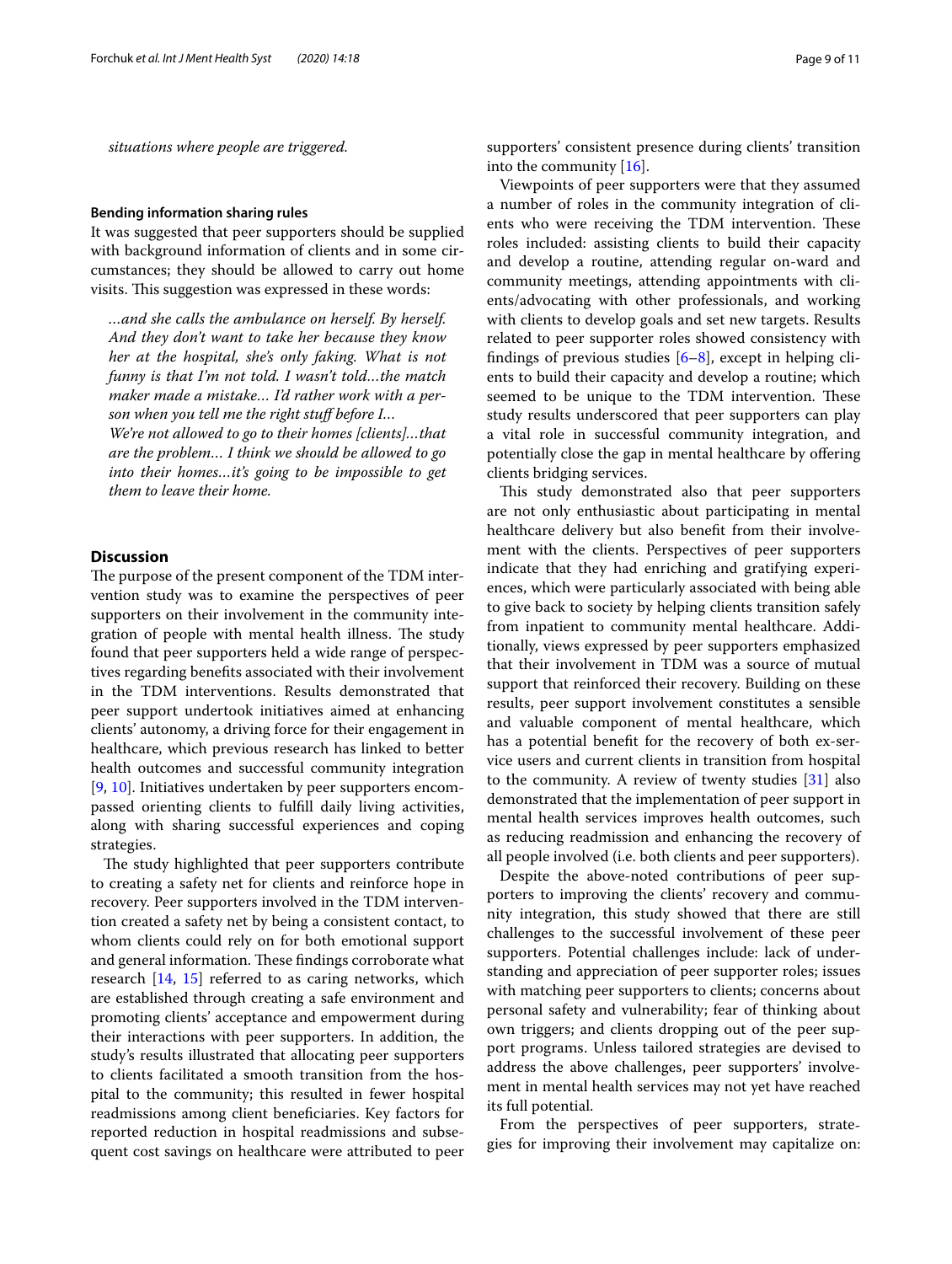appropriately matching clients to themselves; clarifying peer supporter roles; providing peer supporters with situation-specifc training; improving communication between peer supporters and healthcare professionals; and bending rules to warrant peer supporters' access to clients' background information when necessary. These strategies are in line with Gates and Akabas [[1\]](#page-9-0) and Mancini's [\[19\]](#page-10-10) suggestions, which advocated for acknowledgment of peer supporters and institutional policy that clearly defnes their roles and types of supervision necessary for their knowledge development. Indeed, research has suggested that carefully designed training, supervision, and management of peer supporters are crucial for the successful implementation of peer support programs.

## **Conclusions**

This study examined peer supporters' perspectives on their involvement in the TDM implementation. Results demonstrated that involving peer supporters in mental healthcare delivery has potential benefts for clients. Benefts can include enhancing clients' autonomy and hope about their recovery, as well as establishing a safety net and reducing hospital readmissions. In addition, results indicated that peer supporters can assume several roles that facilitate clients' transition from hospital to the community. Peer supporters can assist clients in building their capacity and developing a routine, attending regular on-ward and community meetings, accompanying clients to their appointments/advocating and working with them to develop goals and set achievable targets. This study evidenced that while peer support supporters beneft from their involvement and are enthusiastic about participating in mental healthcare, there are still challenges that need to be addressed. Challenges that may threaten the implementation of peer support programs include: a lack of understanding and appreciation of peer supporters' roles; incompatible matches between peer supporters and clients; and incomplete protocols for addressing safety and supervision of peer supporters.

To this end, the results point to strategies that need further investigation for the efective implementation of peer support programs. Further research may identify strategies, such as ways of clarifying peer supporter roles, improving communication between peer supporters and healthcare professionals, and improving training for these peer supporters. The study results have policy and clinical implications and provide decision-makers and healthcare managers with insights necessary for developing and improving peer support programs. Further, results suggest that involving peer supporters may lessen the systems' burden of healthcare costs related to frequent readmissions, as well as health professionals' subsequent workload.

#### **Acknowledgements**

We would like to acknowledge Adopting Research to Improve Care (ARTIC) for their fnancial support of this project.

#### **Authors' contributions**

CF was involved in the design and overall responsibility for the project including final papers. M-LM and DS were involved in the design and implementation of the project and provided regular input to the project along with its analysis. DC was involved in the proposal development, advisory group, and the fnal report. RS was involved in the implementation of the project and manuscript. TO was involved in the implementation of the project and assisted with analysis and writing. SG and BH were involved in the analysis and report. All authors read and approved the fnal manuscript.

#### **Funding**

This study was fnancially supported by Adopting Research to Improve Care (ARTIC) Program 2013.

#### **Availability of data and materials**

The datasets generated and/or analyzed during the current study are not publicly available due to participant privacy but are available from the corresponding author on reasonable request.

#### **Ethics approval and consent to participate**

The study was approved by the Western University Research Ethics Board (UWO REB 103435) and the Research Ethics Board of each participating hospital. Prior to participating in the study, researchers obtained informed consent from each peer supporter.

#### **Consent for publication**

All participants provided their consent to publish fndings as agreed to by the signing of the informed consent form.

#### **Competing interests**

The authors declare that they have not competing interests.

#### **Author details**

<sup>1</sup> Beryl and Richard Ivey Research Chair in Aging, Mental Health, Rehabilitation and Recovery, Lawson Health Research Institute, Mental Health Nursing Research Alliance, Parkwood Institute, Main Building 550 Wellington Road, Suite B3‑110, P.O. Box 5777, STN B, London N6A 4V2, Canada. <sup>2</sup> Distinguished University Professor in the Arthur Labatt School of Nursing, Western University, London, Canada.<sup>3</sup> Clinical Nurse Specialist, St. Joseph's Healthcare, Hamilton, Canada. 4 School of Nursing, McMaster University, Hamilton, Canada. 5 Retired ED of Ontario Peer Development Initiative, Toronto, Canada. <sup>6</sup> Department of Psychiatry, Schulich School of Medicine and Dentistry, Western University, London, Canada. <sup>7</sup> Centre for Addiction and Mental Health, Toronto, Canada.<br><sup>8</sup> Retired Research Coordinator at Lawson Health Research Institute, and Lecturer, Arthur Labatt School of Nursing, Western University, London, Canada.<br><sup>9</sup> Lawson Health Research Institute and Arthur Labatt School of Nursing. Western University, London, Canada.

#### Received: 10 September 2019 Accepted: 29 February 2020 Published online: 13 March 2020

#### **References**

- <span id="page-9-0"></span>1. Gates LB, Akabas SH. Developing strategies to integrate peer providers into the staff of mental health agencies. Adm Policy Ment Health Ment Health Serv Res. 2007.<https://doi.org/10.1007/s10488-006-0109-4>.
- <span id="page-9-2"></span>2. Gartner A, Riessman F. Self-help and mental health. Hosp Community Psychiatry. 1982. [https://doi.org/10.1176/ps.33.8.631.](https://doi.org/10.1176/ps.33.8.631)
- <span id="page-9-1"></span>3. Peebles SA, Mabe PA, Davidson L, et al. Recovery and systems transformation for schizophrenia. Psychiatric Clinics. 2007. [https://doi.org/10.1016/j.](https://doi.org/10.1016/j.psc.2007.04.009) [psc.2007.04.009.](https://doi.org/10.1016/j.psc.2007.04.009)
- <span id="page-9-3"></span>4. Brown LD, Shepherd MD, Wituk SA, et al. Introduction to the Special Issue on Mental Health Self‐Help. Journal of Community Psychology. 2008. [https://doi.org/10.1007/s10464-008-9187-7.](https://doi.org/10.1007/s10464-008-9187-7)
- <span id="page-9-4"></span>5. Chien WT, Norman I, Thompson DR. Perceived benefits and difficulties experienced in a mutual support group for family carers of people with